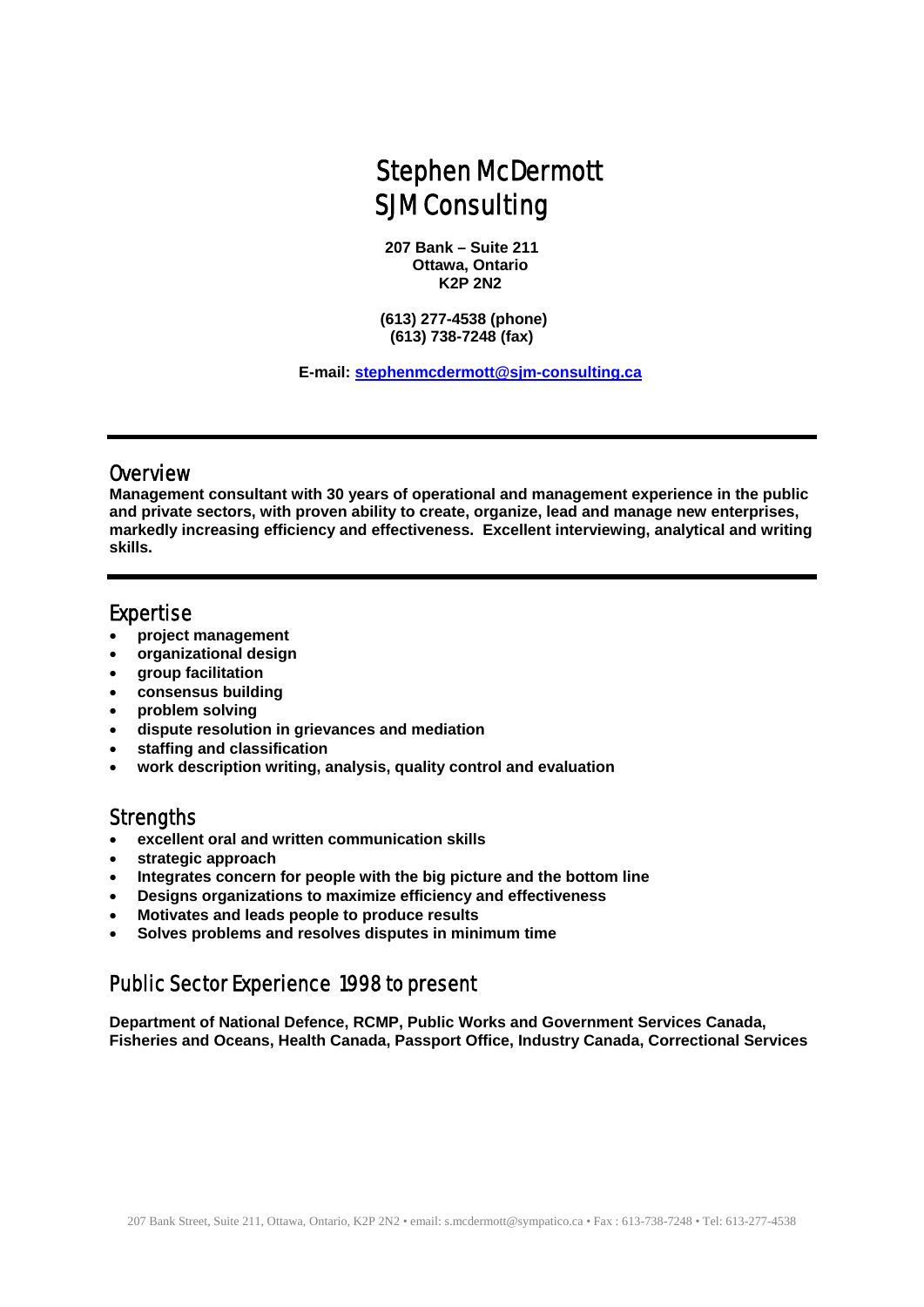## Private Sector Experience 1988 to 1998

- **Turned a losing business into one grossing \$2 million a year**
- **Oversaw the design, construction, start-up and operation of The Murray Street Grill**
- **Managed/owned a variety of hospitality enterprises**

# **Achievements**

#### Management

- **Managed a staff of 380 people responsible for issuing cheques to 250,000 federal public servants by implementing performance measurement systems; changing and improving policy, procedures, systems and quality assurance methods; and optimising productivity, cost-effectiveness and client service.**
- **Managed the downsizing of a Supply and Services regional pay office responsible for the department's largest client, Canada Post Corporation, by implementing change management practices and procedures to ensure smooth transition of resources and services.**
- **Managed the development of content and procedures for client visits to 75 government departments and agencies, and facilitated the training of 30 people to conduct the client visits.**
- **Planned and managed the creation of several private sector organizations: negotiated costs; developed implementation schedules, recruitment and training programs and marketing strategies;**
- **Managed seven private sector enterprises including procurement; inventory control; financial and human resources management; product quality control; and client service delivery.**

## Project Management

- **Developed strategy and co-ordinated the development of systems and procedures for the management of the national installation of a federal multi-user financial control system that streamlined and integrated the requirements of stakeholders.**
- **Defined business requirements for a national systems quality control unit to handle compensation system changes for Public Works and Government Services Canada.**
- **Developed and implemented a Year 2000 Business Continuity Plan for the Stentor Canadian Management Network, Settlements Operations, resulting in a seamless transition for the group.**
- **Directed the project team responsible for developing and implementing compensation requirements for the public service pension system.**
- *Managed the organizational design and analysis project for Passport Canada. This entailed designing the structure, writing and classifying the jobs, preparing the rating guides and staffing the positions. The project duration was 18 months.*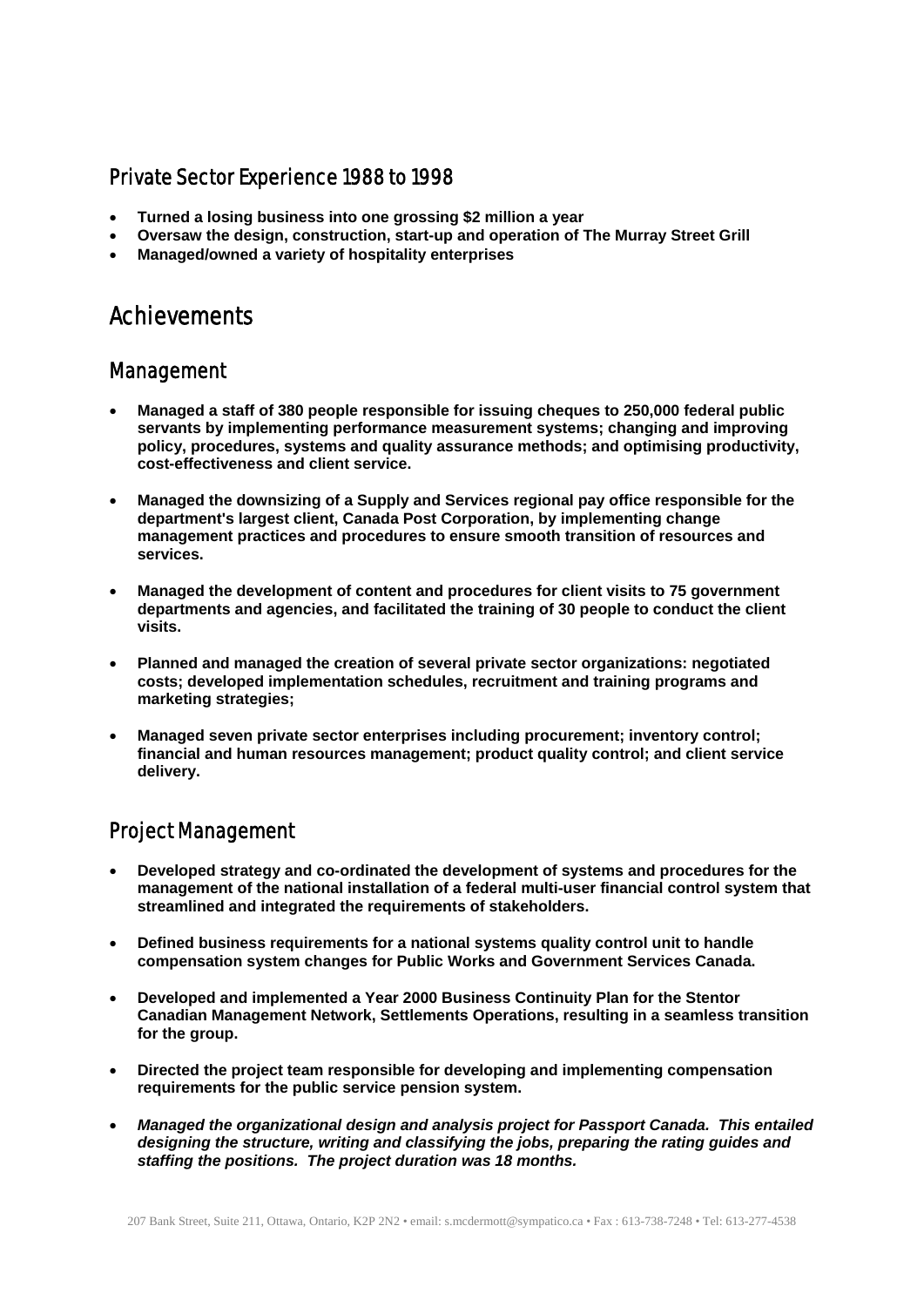# Human Resources Management Consulting 1998 to present

- **Provided grievance and mediation services for the Canadian Forces Housing Agency (CFHA).**
- **Provided functional and technical analysis for several federal government departments in Universal Classification Standard (UCS) work description writing; quality assurance; evaluation; and group facilitation.**
- **Has written work descriptions in various formats for several government departments. The categories include AS, CR, ST-SCY, UT, DS, EG, PE, CO, ES, FI, PM, EX, GL and DD to name a few.**
- **Developed and delivered a one day classification session for IBEW.**
- **Managed a team of seasoned human resource professionals within DND during the Impact Assessment phase of the UCS project.**
- **Provided classification services in the current standards (since 2000) for the Department of National Defence (on going).**
- **Written over 40 work descriptions and classifications for the stand up of CDA.**
- **Provided staffing services such as the preparation of Statement of Merit Criteria, rating guides, screening, reference checks for various departments (on going).**
- **Evaluated work descriptions using the classification standard developed by the Canadian Museum of Nature.**
- **Written work descriptions using the Job Classification Instrument (JCI) for RCMP Civilian Members.**
- **Managed a Staffing/Classification unit comprised of Human Resource professionals within a government department.**
- **Analysed existing organizations, recommended changes to improve efficiency, recommended training and succession plans. (on going).**
- **Written work descriptions in the Hay Format for DND, CFHA, RCMP, CIC, etc.**
- **Developed/written national generics for the Canadian Forces Health Services. This initiative is to convert military medical/scientific positions to public service positions-on going.**
- **Preparation of Statement of Merit Criteria, Rating Guides, Screening Reports and Reference check reports for DFO, PSEPC, DND, Passport Canada.**
- **Preparation of EX work descriptions, classification rationales, rating guides and Statement of Merit Criteria.**

# FACILITATION

- **Facilitated the development of national work description models for the Forensic Specialists and Technologists for the RCMP (13 Models).**
- **The development of national work description models for the Engineering and Scientific Support Group (EG) for the Department of National Defence (43 Models).**
- **The development of national work description models for the General Labour and Trades Group (GL 73 Models).**
- **The development of national work description models for the Ship Repair Group East and West. Reduced the number of models from 73 to 49 with representatives from senior management, both unions and employees.**
- **The development of national work description models for the Marine Program for the Department of Fisheries and Oceans (32 Models).**

# Education

**B.A. History/Political Science (Carleton University) Universal Classification Standard Writing Course (PWGSC) Universal Classification Evaluation 5K Sample (Registry of the Federal Court) Universal Classification Evaluation 2.0 (Department of National Defence)**